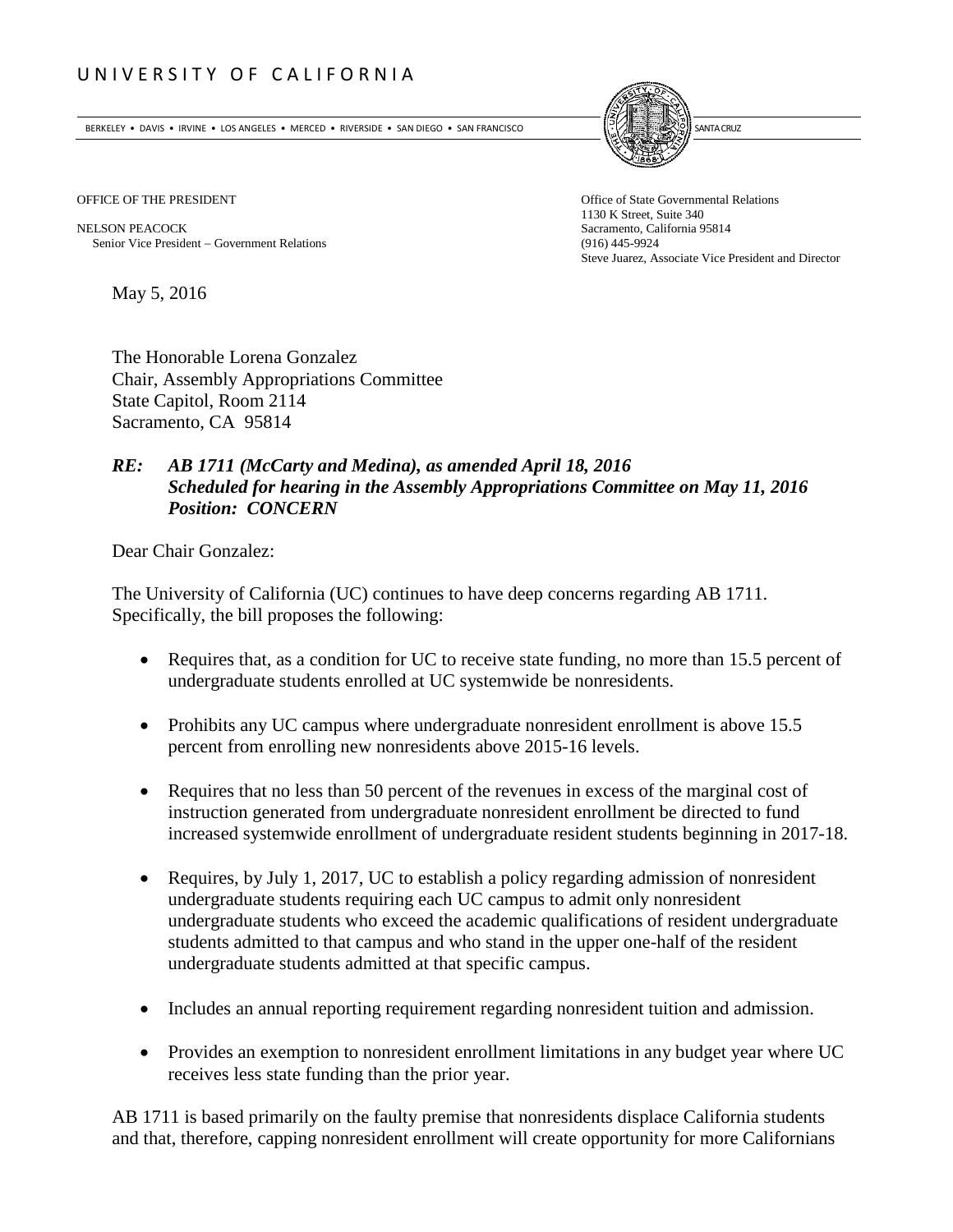to attend UC. This assumption is inaccurate, as nonresidents are admitted over and above the University's targets for funded Californians. More troubling is that this proposal will drastically reduce funds that UC uses to educate, support, and provide financial aid for all UC students roughly 85 percent of whom are Californians.

The bottom line is that state funding determines the level of California enrollment. The University has always enrolled at least as many California students as it has been funded for by the State regardless of how many nonresidents are enrolled. For example, a direct result of the extra \$25 million provided in last year's budget act is the increase of 5,000 additional California students to be enrolled this year, and UC has committed to enrolling another 5,000 California students over the following two years if additional enrollment funding from the State is provided. The passage of AB 1711 would do nothing to help achieve these enrollment goals and would actually result in a step backwards.

### Nonresident Enrollment Cap

The University is mindful that as state funding has begun to rebound, thoughtful limits may be placed on the level of nonresident students. As such, UC has continued the cap on the percentage of nonresidents at the Berkeley and Los Angeles campuses for 2016-17, and has imposed a cap at the San Diego campus for the first time. These are the campuses with the highest levels of nonresident enrollment and represent the campuses with the most demand from nonresident students. As such, limiting nonresident enrollment at these schools makes practical and fiscal sense. However, the limits posed in AB 1711 will have serious fiscal impacts across all UC campuses.

The long-term fiscal impacts of the restrictions proposed in AB 1711 are difficult to understate. Even if all UC campuses maintained the enrollment of *new* nonresidents at current levels, *total* nonresident enrollment at UC will grow above 15.5 percent because of the impact of the larger classes of nonresidents admitted in recent years. Based on current projections of nonresident enrollment, the 15.5 percent systemwide nonresident enrollment cap would require reducing total nonresident enrollment at all UC campuses by about 5,320 full-time equivalent students beginning in 2017-18. Nonresident students pay an additional \$24,708 beyond the tuition paid by resident students, and, as a result, the total cost of this cap would be \$96 million in the first year. The increases in nonresident enrollment have helped mitigate the impact of state funding cuts. These funds have become essential in preserving the quality of academic programs, expanding student support services, and enhancing financial aid for resident students. These revenues have also allowed campuses to maintain resident enrollment levels during a time of decreasing state support and flat tuition. As such, complying with the provisions of AB 1711 could undermine the University's ability to serve Californians in the absence of additional state support.

AB 1711 will also restrict long-term nonresident enrollment growth because of the impact of the proposed systemwide cap on growth at campuses that do not currently enroll significant numbers of nonresidents. The recent amendments to AB 1711 would allow UC campuses above the 15.5 percent limit to enroll the same number of new nonresident students that they did in 2015-16. The author believes the bill as amended would also allow campuses like UC Santa Barbara and UC Riverside to continue to grow their nonresident populations. However, *all* campuses would have to reduce new nonresident enrollments below 2015-16 levels in order to achieve the 15.5% systemwide enrollment cap. Campuses like UC Santa Barbara and UC Riverside, which are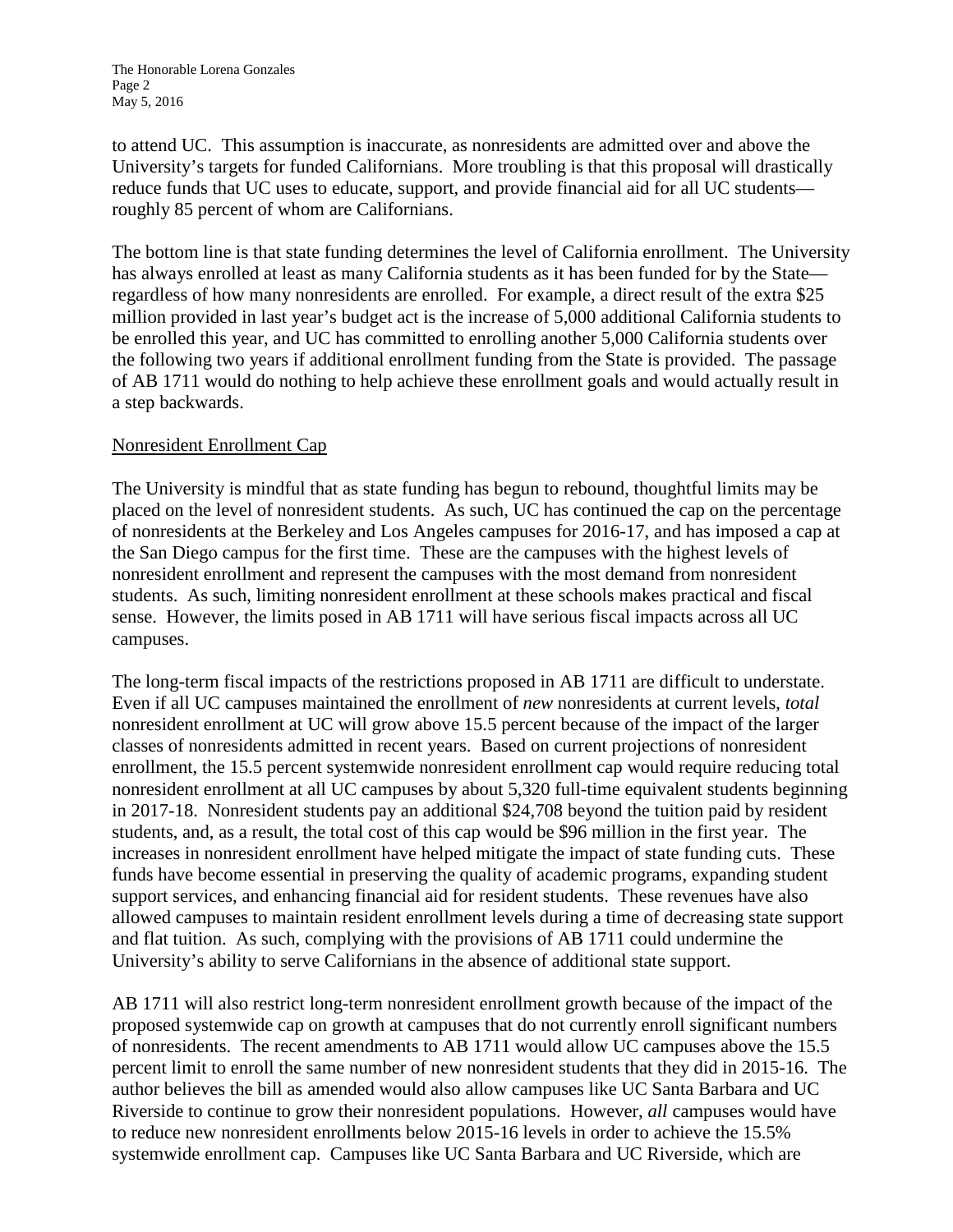The Honorable Lorena Gonzales Page 3 May 5, 2016

projected to experience modest nonresident enrollment growth in the coming years, would instead by default be capped due to AB 1711 and would not be able to grow their nonresident student population as intended in the bill unless the campuses with larger nonresident populations reduce the number of nonresidents currently enrolled. We estimate that by 2020-21, campuses would lose up to \$226 million in nonresident supplemental tuition revenue due to this cap.

### Nonresident Tuition Redistribution

AB 1711's provision to require redistribution of revenues towards enrollment growth would further exacerbate the legislation's fiscal impact. The University's policies that allow campuses to retain nonresident supplemental tuition have been put in place after thoughtful discussion and consultation among a wide variety of constituencies, including the Board of Regents, the Academic Senate, Chancellors, UC students, and other campus leaders. The long term fiscal impact of the proposed redistribution would be a \$74.2 million loss in 2017-18, and up to \$120.1 million by 2020-21, for those campuses "contributing" nonresident supplemental tuition to support California enrollment. As previously noted, nonresident supplemental tuition revenue is an essential source of funds for our campuses, who use these funds to support the core missions of the University: teaching, research, and public service. The impact of this will affect quality and services for all UC students.

#### Admission of Nonresident Undergraduates

Finally, AB 1711 would attempt to reframe UC admissions policies in ways that are 1) overly reliant on test scores and grade point averages (GPAs) and 2) inconsistent with the California Master Plan.

Requiring that the University establish an admissions policy directing our campuses to only admit nonresident students who fall in the "upper half" of those admitted in the bill is problematic on a number of fronts. Most important, it is inconsistent with UC's existing admission policies and could roll back our ability to consider other contributing factors in a student's application for admission. The University does not rely solely on factors such as GPA and standardized test scores to compare the relative merits of students. UC's comprehensive review policy allows campuses to factor in the various academic and socioeconomic backgrounds of all applying students. We believe the language in AB 1711 undermines the University's comprehensive admissions process, which has been key to UC's ability to identify well qualified first-generation college and low-income students.

It should be noted that the University's admissions policy already holds nonresidents to a higher GPA to be considered, provides no guarantee of admission to any out-of-state student, and, consistent with the 1988 revisions to the Master Plan, requires nonresidents to be at least as qualified as admitted students. The proposed requirement that all admitted nonresidents be in the "upper half" of admitted residents at individual campuses relies on language that was removed from the Master Plan nearly three decades ago and would impose further limits on admission of nonresidents at campuses that currently enroll the fewest nonresidents—thereby exacerbating the fiscal impact of the bill and limiting geographic and cultural diversity on those campuses.

\* \* \* \* \*